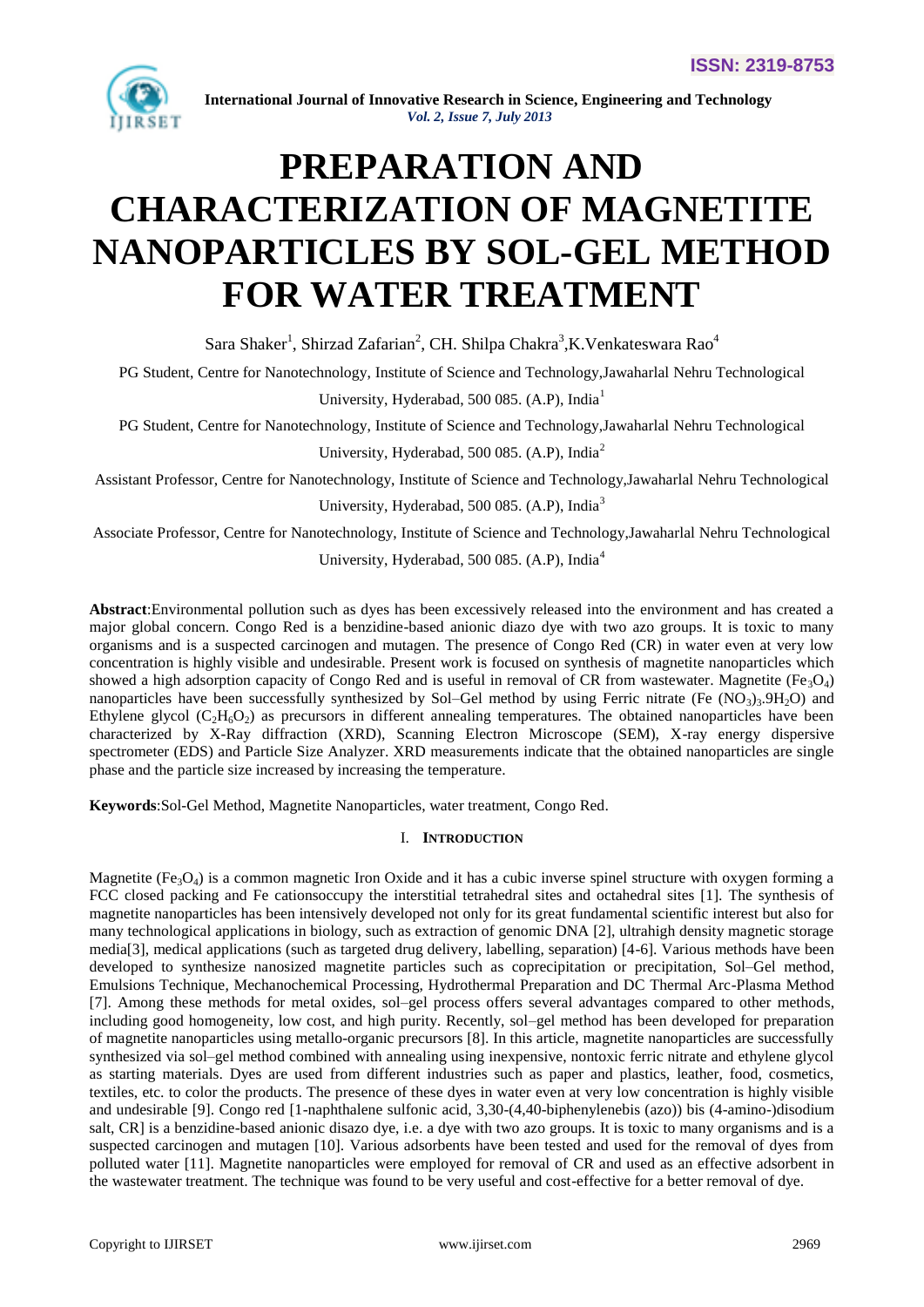

# II. **EXPERIMENTAL DETAILS**

# *A. Materials*

Ferric Nitrate (Fe  $(NO_3)_3.9H_2O$ ) and ethylene glycol  $(C_2H_6O_2)$  of analytical grade were used to prepare Magnetite Nanoparticles and they were obtained from Finar chemicalscorporation. The reagents were used without further purification.

# *B. Synthesis of Magnetite Nanoparticles*

The procedure of synthesizing magnetite nanoparticles described as follows: Ferric Nitrate and ethylene glycol are dissolved in proper ratios and was stirred for 2 h at 40<sup>o</sup>C. Then, the prepared sol was heated to 80<sup>o</sup>C obtain brown gel. The gel was aged at room temperature for about 1 h and then the xerogel was annealed at 200, 300 and 400<sup>o</sup>C in furnace under air atmosphere. Finally, magnetite nanoparticles in different sizes were synthesized, as shown in Fig.1.

6 Fe (NO<sub>3</sub>)<sub>3</sub>.9H<sub>2</sub>O + 46 C<sub>2</sub>H<sub>6</sub>
$$
\bigodot \bigodot
$$
 Fe<sub>3</sub>O<sub>4</sub> + 92 CO<sub>2</sub> + 192 H<sub>2</sub>O + 9 N<sub>2</sub>



Fig.1 Schematic of synthesis of magnetite nanoparticles

# *C. Characterization*

The obtained d nanoparticles were characterized by X-Ray Diffraction (XRD) (XRD, Bruker D8 Advance) with Cu Kα radiation ( $\lambda = 0.15418$  nm). The surface topography, and composition analysis of magnetite nanoparticles were obtained by using a Scanning Electron Microscopy (SEM)(S-3400) equipped with an X-ray Energy Dispersive Spectrometer (EDS) and the particle size were obtained by Particle Size Analyzer.

## III. **RESULTS**

# *A. XRD*

The diffraction peaks at  $2\theta = 30^0$ ,  $35^0$ ,  $43^0$ ,  $57^0$  and  $62^0$ can be assigned to (2 2 0), (3 1 1), (4 0 0), (5 1 1) and (4 4 0) planes of Fe<sub>3</sub>O<sub>4</sub> (PCPDF#750033) in 200<sup>0</sup>C and 300<sup>0</sup>C. At 400<sup>0</sup>C there are more peaks at 26<sup>0</sup>, 33<sup>0</sup> and 50<sup>0</sup> which can be assigned to (2 1 1), (3 1 0), (4 2 1) and compared to (PCPDF#391346), it is indicated that these peaks are related to  $\gamma$ - $Fe<sub>2</sub>O<sub>3</sub>$ . The crystallite size of the nanoparticles is calculated by Scherrer formula:

$$
D = \frac{K \cdot \lambda}{\beta \cdot \cos \theta}
$$

Where K is a dimensionless shape factor,  $\lambda$  is the X-ray wavelength,  $\beta$  is the line broadening at half the maximum intensity (FWHM) and  $\theta$  is the Bragg angle. The mean crystallite size of the Fe<sub>3</sub>O<sub>4</sub> nanoparticles synthesized at 200<sup>o</sup>C, 300<sup>o</sup>C and 400<sup>o</sup>C are 28.7 nm, 30.5 nm and 34.9 nm respectively. It shows that with raising annealing temperature the sizes of  $Fe<sub>3</sub>O<sub>4</sub>$  nanoparticles increase, as shown in Fig.2.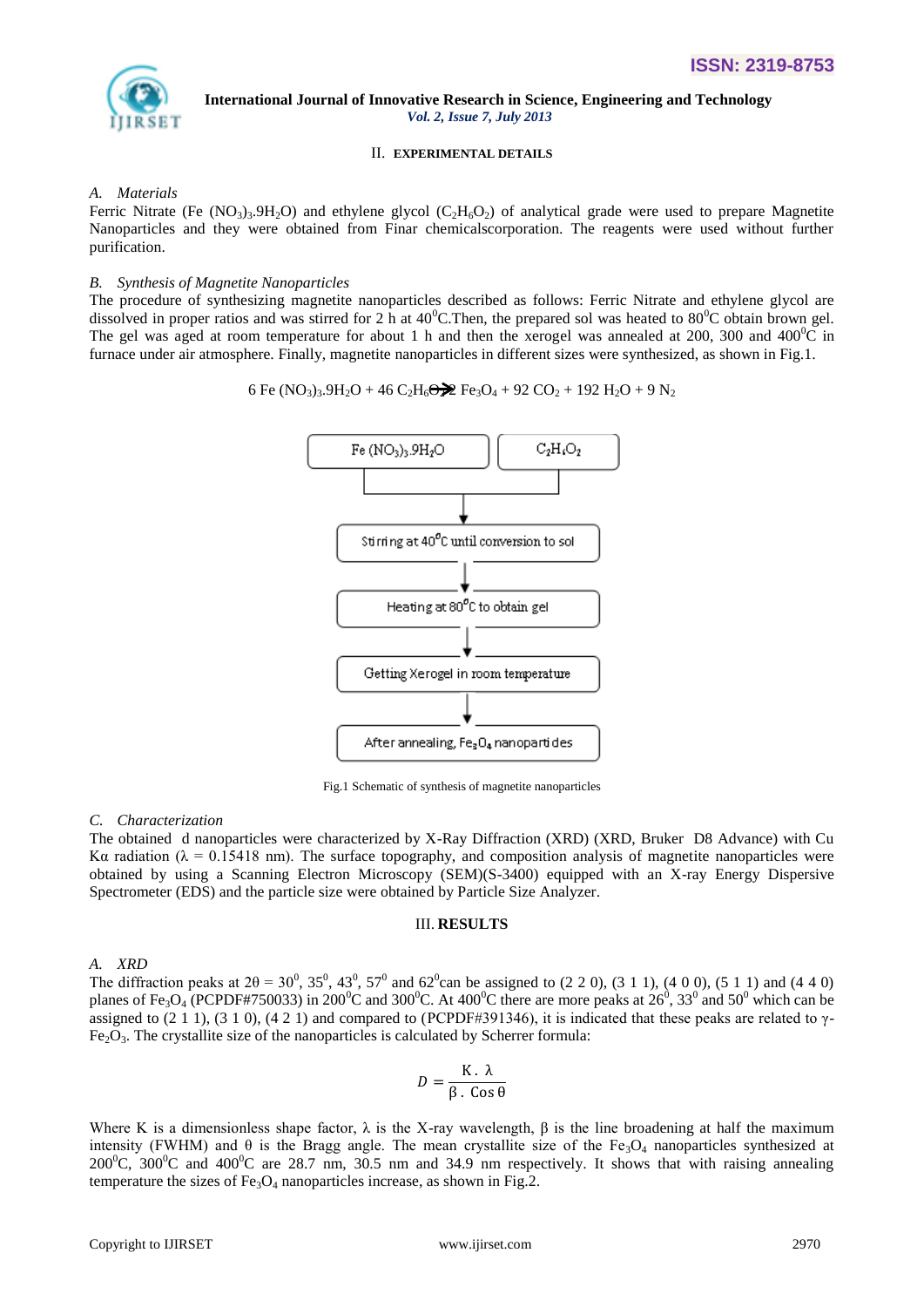



Fig.2 XRD pattern of samples at different annealing temperatures: (200  $^0C$ , 300  $^0C$ , 400  $^0C$ ) and PCPDF cards of Fe3O4 and y-Fe2O3

## *B. SEM and EDS*

Fig. 3 shows the SEM images of Fe<sub>3</sub>O<sub>4</sub> nanoparticles at 200, 300 and 400<sup>o</sup>C. It is indicated that the nanoparticles are agglomerated because of xerogel. The EDS image shows that the nanoparticles consist of Fe and O elements (Fig. 4). Results from Table 1 confirms the appearance of  $Fe<sub>3</sub>O<sub>4</sub>$  nanoparticles.



Fig.3 SEM images of Fe3O4 in: (a) 200 °C (b) 300 °C (c) 400 °C



Fig.4 EDS image of magnetite nanoparticles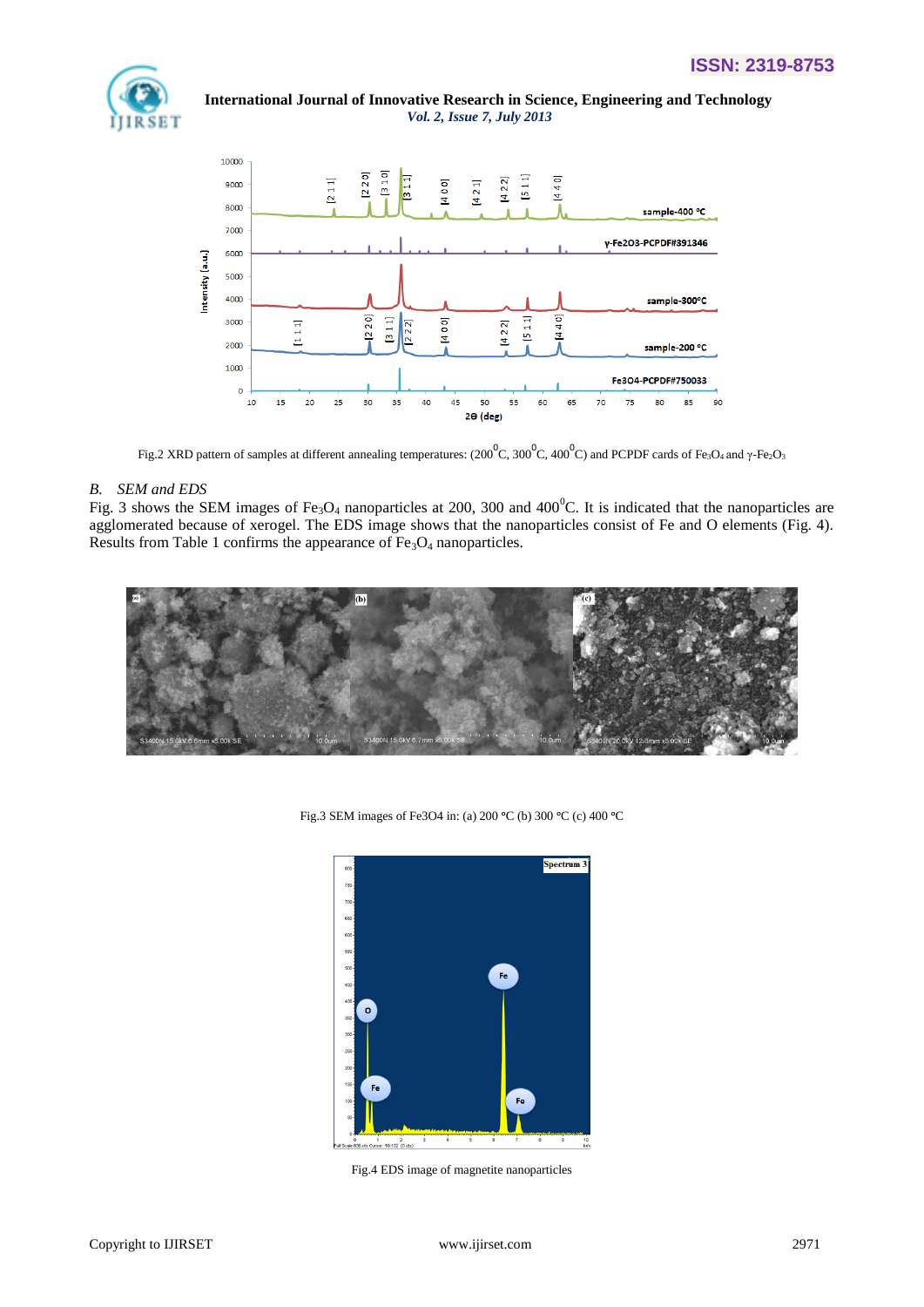

| TABLE <sub>1</sub><br>Persentage of elements in $Fe3O4$ nanoparticles |                 |       |
|-----------------------------------------------------------------------|-----------------|-------|
| <b>Element</b>                                                        | Weight% Atomic% |       |
| CK.                                                                   | 7.16            | 15.07 |
| O K                                                                   | 38.69           | 61.11 |
| Fe K                                                                  | 52.02           | 23.54 |
| Au M                                                                  | 2.12            | 0.27  |
| <b>Totals</b>                                                         | 100.00          |       |

## *C. Particle Size Analysis*

Fig.5 shows the comparison of nanoparticles size at  $200^{\circ}$ C,  $300^{\circ}$ C and  $400^{\circ}$ C. Size (Median) values of each nanoparticle are 28.9 nm, 88.7 nm and 67.6 nm respectively and the average size of them is 61.73 nm.



Particle size

Fig.5 Comparison of size (median) for Fe<sub>3</sub>O<sub>4</sub> at: 200<sup>°</sup>C, 300<sup>°</sup>C and 400<sup>°</sup>C

# IV.**DISCUSSION**

The synthesized Fe<sub>3</sub>O<sub>4</sub> nanoparticles can be transformed easily into  $\gamma$ -Fe<sub>2</sub>O<sub>3</sub>,  $\alpha$ -Fe<sub>2</sub>O<sub>3</sub> or  $\alpha$ -Fe by treating at different temperatures and atmospheres. It is known that  $Fe_3O_4$  nanoparticles can be oxidized to  $\gamma$ -Fe<sub>2</sub>O<sub>3</sub>, which can be further transformed into α-Fe<sub>2</sub>O<sub>3</sub> at higher temperature [12]. The result indicates that the oxidation of Fe<sub>3</sub>O<sub>4</sub> in air at 400<sup>o</sup>C leads to γ-Fe<sub>2</sub>O<sub>3</sub> and the annealing temperature under air must be in the range between 200 – 350<sup>0</sup>C. According to [7], the transformation of Fe<sub>3</sub>O<sub>4</sub> to  $\alpha$ -Fe<sub>2</sub>O<sub>3</sub> can be observed at 500<sup>o</sup>C in air. Due to an organic reagent (ethylene glycol) as starting material and the closed system for annealing reaction,  $Fe<sub>3</sub>O<sub>4</sub>$  nanoparticles might absorb some reductive materials of organic residual materials on their surfaces and Fe<sub>3</sub>O<sub>4</sub> nanoparticles are reduced into  $\alpha$ -Fe at 900<sup>o</sup>C by absorbing organic residual materials on their surfaces.

## V. **CONCLUSION**

Fe<sub>3</sub>O<sub>4</sub> nanoparticles were prepared by sol–gel method combined with annealing temperature of 200, 300 and 400 <sup>o</sup>C. The characterization results show that the size of  $Fe<sub>3</sub>O<sub>4</sub>$  nanoparticles can change by varying the annealing temperature. The Sol-Gel method offers several advantages for preparation of  $Fe<sub>3</sub>O<sub>4</sub>$  nanoparticles. First, the synthetic process is economical and environmentally friendly, because it involves inexpensive and less toxic iron salts. Second, sizecontrolled  $Fe<sub>3</sub>O<sub>4</sub>$  nanoparticles are produced by different annealing temperatures. Among the kinds of adsorbents, particularly magnetic iron oxides such as magnetite  $(Fe_3O_4)$  have been investigated intensively for environmental and Bio-Applications. Fe<sub>3</sub>O<sub>4</sub> nanoparticles show convenient magnetic properties, low toxicity and price, high surface area to volume ratio, which are associated to their ability for surface chemical modification and show enhanced capacity for